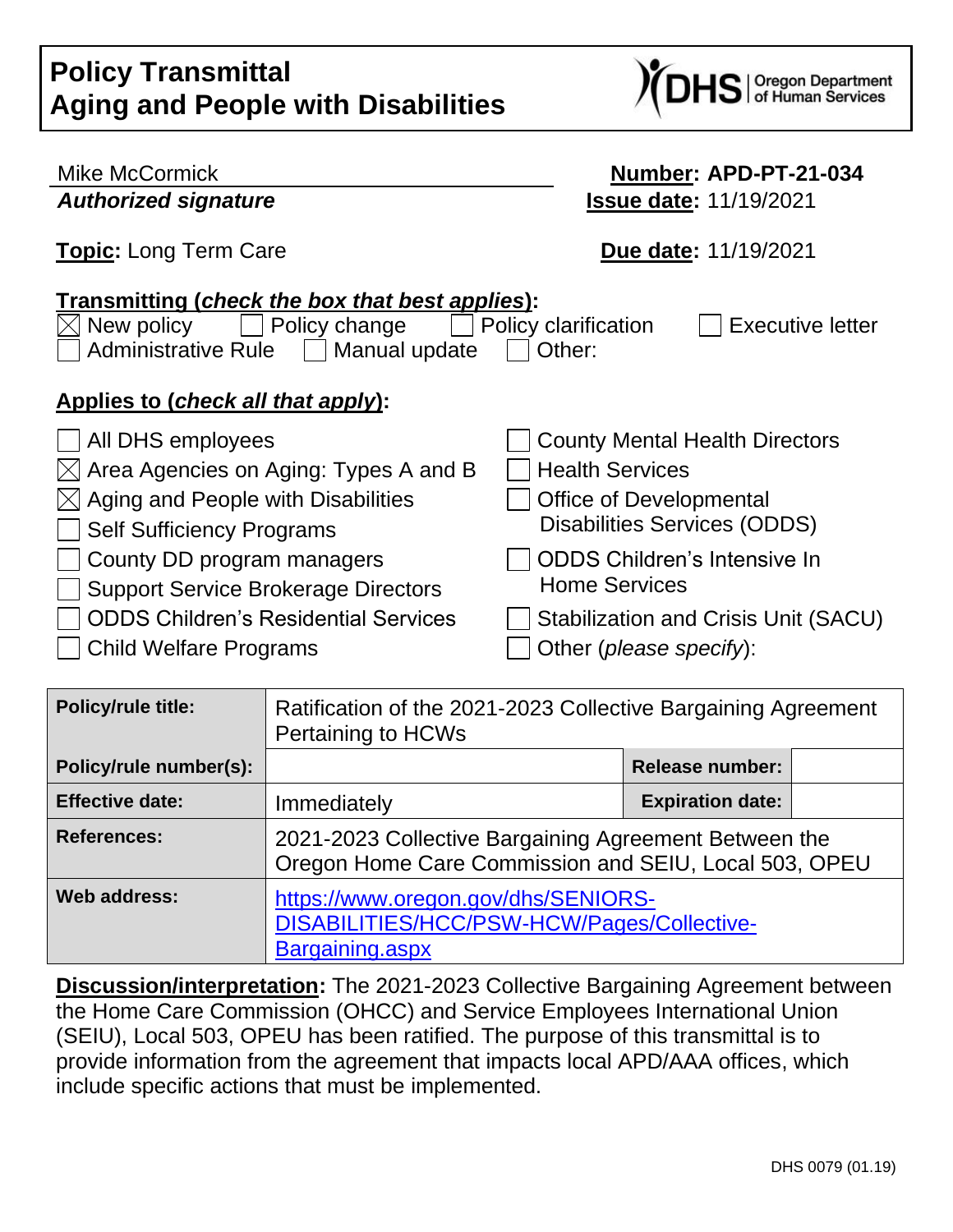Once available, the new agreement will be posted under the [Homecare Worker](https://www.oregon.gov/dhs/SENIORS-DISABILITIES/HCC/PSW-HCW/Pages/Collective-Bargaining.aspx) section on the Case Manager Tools website and [OHCC website.](https://www.oregon.gov/dhs/SENIORS-DISABILITIES/HCC/PSW-HCW/Pages/Collective-Bargaining.aspx) The agreement should be referred to for exact contract language.

For quick reference, the list of necessary actions is summarized in the **Local/Branch** [Action Required](#page-7-0) section of the transmittal.

### **Article 8 – Payroll System Section 1. Time Submission**

Since vouchers are no longer being used, a properly completed payable time submission is one that:

- Has been completed and submitted through Oregon Provider Time Capture Direct Care Innovations (OR PTC DCI); and
- Has hours that are reported accurately and do not exceed the authorized hours unless the provider works additional hours because of an emergency (an urgent need for care arises and exceeding the limit is unavoidable without risking the health and safety of the consumer) and notifies the local office within two business days.

Reminder: Do not delay processing a HCW's time submission due to the issuance of a substitute worker's time submission for the same consumer if the consumer has hours available in their service plan.

### **Article 14 – Service Payments Section 1. Prior Authorization**

HCWs must be prior authorized to work for a specific employer-consumer. Prior authorization means there is:

- Authorization in the OR PTC DCI system; and
- Task List (provided to the HCW no later than 7 calendar days from the date of hire).

### **Section 3. Letter Explaining Late Payment**

Upon the HCW's request when their pay is not processed timely, the local office will provide a letter that indicates the HCW has submitted their time and the amount authorized for payments. The form to use is: [4105L.](https://sharedsystems.dhsoha.state.or.us/DHSForms/Served/se4105l.doc?CFGRIDKEY=APD%204105L,4105L,Delayed%20Voucher%20Processing%20Letter%20(print%20on%20letterhead%20paper),se4105L.pdf,,se4105L.doc,,,,,,,,../FORMS/-,,../FORMS/-,) A copy of this form is saved in EDMS under the Supplemental Information of the HCW Providers section.

When a HCW receives payment for demonstrable costs incurred due to a late payment as outlined in Article 8, Section 5, this information will be supplied by the OHCC upon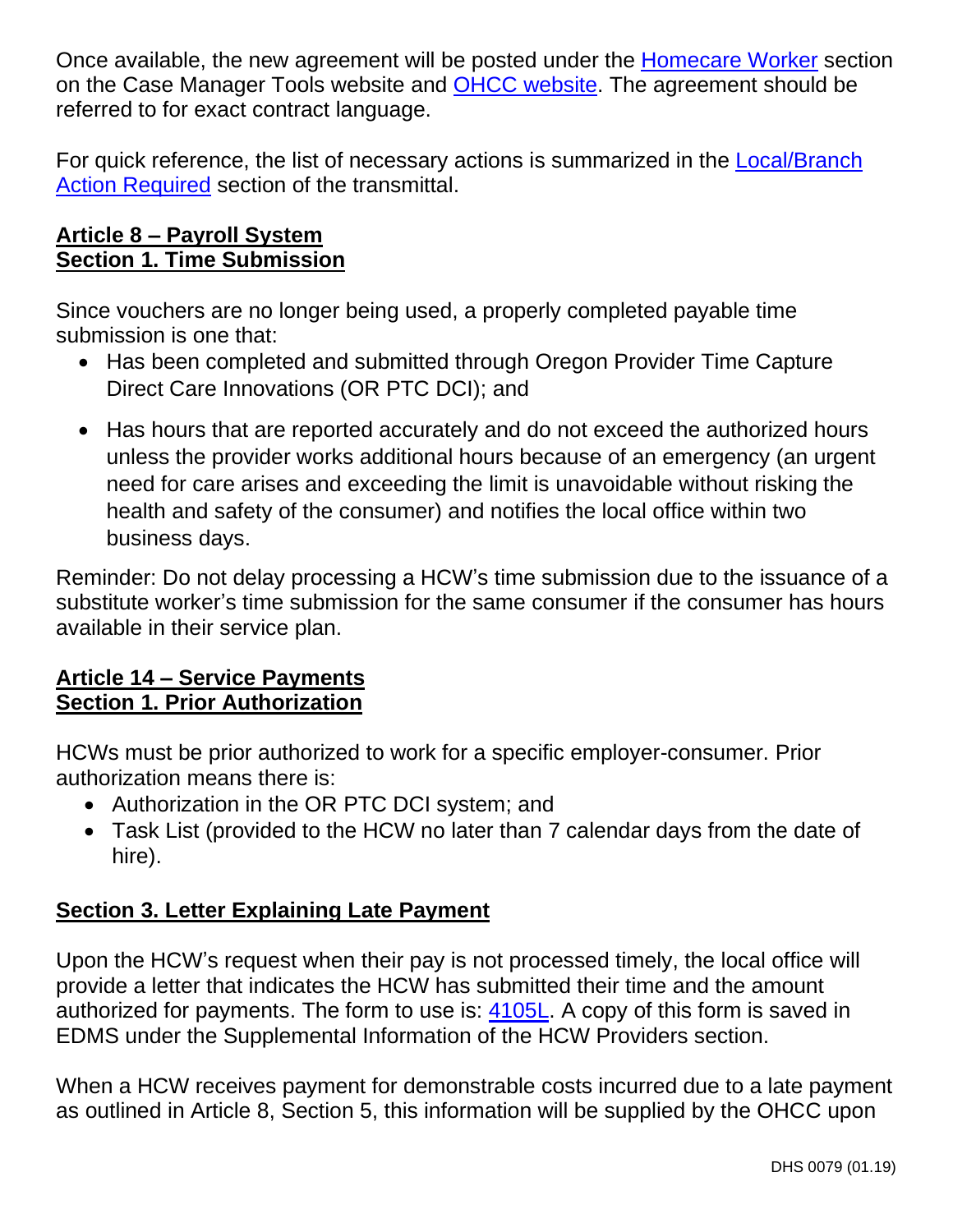request.

### **Section 4: Training Certification Differential**

The Professional Development Certification (PDC) Differential can now be combined with the Enhanced differential.

### **Section 6. Wage Increases**

- Effective on the pay period starting on January 2, 2022, the base rate will increase \$0.90/hour.
- Effective on the pay period starting on January 1, 2023, the base rate will \$1.10/hour.

### **Section 14.1 Service Payments**

### **Section 1: Rates**

Effective January 2, 2022 - \$.90 per hour increase

| Base rate                            | \$16.67 |
|--------------------------------------|---------|
| PDC rate                             | \$17.17 |
| Enhanced rate                        | \$17.67 |
| VDQ rate                             | \$19.67 |
| New: VDQ combined with Enhanced rate | \$20.67 |
| New: PDC combined with Enhanced rate | \$18.17 |

#### Effective January 1, 2023 - \$1.10 per hour increase

| -----------------                    |         |  |
|--------------------------------------|---------|--|
| Base rate                            | \$17.77 |  |
| PDC rate                             | \$18.27 |  |
| Enhanced rate                        | \$18.77 |  |
| VDQ rate                             | \$20.77 |  |
| New: VDQ combined with Enhanced rate | \$21.77 |  |
| New: PDC combined with Enhanced rate | \$19.27 |  |

### **Section 3: Ventilator Dependency and Quadriplegia (VDQ) Differential**

The rate differential for Enhanced certification and VDQ can be combined. If an HCW has both certifications, they will earn \$4.00 above the base rate.

Extended deadline: HCWs currently working for consumers eligible for the Ventilator Dependent Quadriplegia (VDQ) Program must earn the VDQ certification by June 30, 2022 or they will lose VDQ differential. Please refer to [APD-PT-21-002](http://www.dhs.state.or.us/policy/spd/transmit/pt/2021/pt21002.pdf) for information about VDQ certification requirements.

### **Article 15 – Travel Time, Transportation and Mileage Reimbursement Section 2. Transportation Mileage Rate**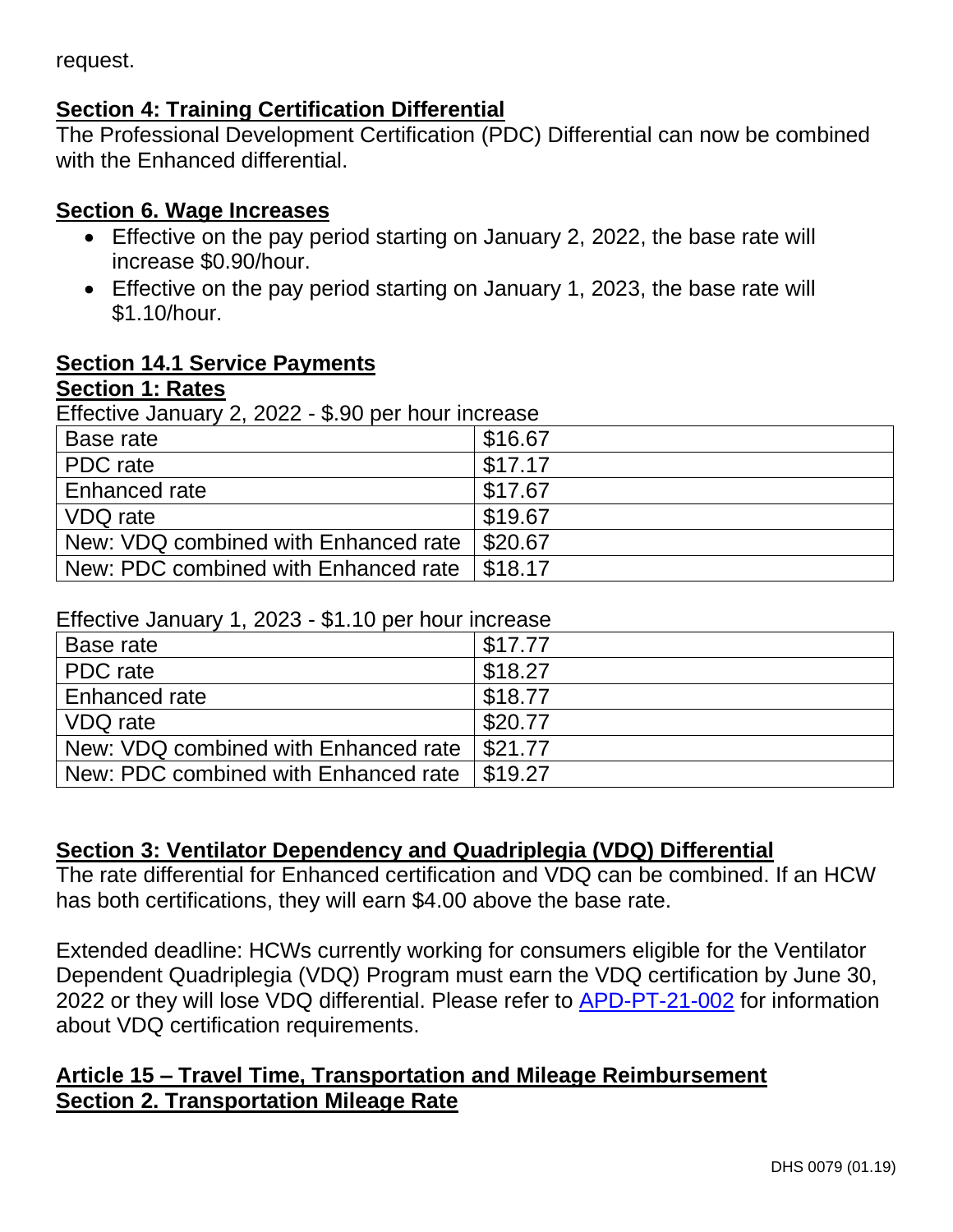Effective on the pay period starting on November 21, 2021, the mileage rate increases to \$0.56/mile.

### **Section 4. Preauthorized Parking Reimbursement**

The OHCC will reimburse HCWs for actual verifiable cost incurred for parking when access to free parking is not available in the community surrounding the consumer's home. This reimbursement does not apply to HCWs who live with their consumer-employer.

OHCC is in the process of developing a policy that will include the information needed to verify eligibility for the reimbursement. This may include location of the paid parking, parking receipts (date, time, and parking fee), and the consumer-employer's initials. OHCC will soon roll-out an OHCC Customer Relations - Online Service. HCWs can submit parking reimbursement requests through the online service or email. HCWs with questions should be directed to OHCC Customer Relations at 1-877-624-6080 or [OHCC.CustomerRelations@dhsoha.state.or.us.](mailto:OHCC.CustomerRelations@dhsoha.state.or.us)

Local APD/AAA offices do not need to collect or verify this information.

### **Article 19 - Service Payment Overpayments Section 2. OHCC Complaint Process and Verification of Overpayment**

HCWs may initiate the OHCC complaint process to verify the cause and/or amount of any overpayment by contacting the OHCC Customer Relations Unit by phone or email:877-624-6080 or [OHCC.CustomerRelations@dhsoha.state.or.us](mailto:OHCC.CustomerRelations@dhsoha.state.or.us)

### **Article 20 – Health and Safety Section 1. Safe and Healthy Work Environment**

Local APD/AAA offices shall not knowingly authorize a HCW to work in an inhome service setting that could constitute an immediate threat to their health or safety.

If there is a known and documented health or safety risk or if an issue arises while working for the consumer-employer, case managers must notify HCWs who may seek employment with that consumer of these risks, as long as the release of information does not violate the consumer's rights, choices, or confidentiality. **HCWs may choose to continue to work for the consumeremployer after being notified of health or safety risks.**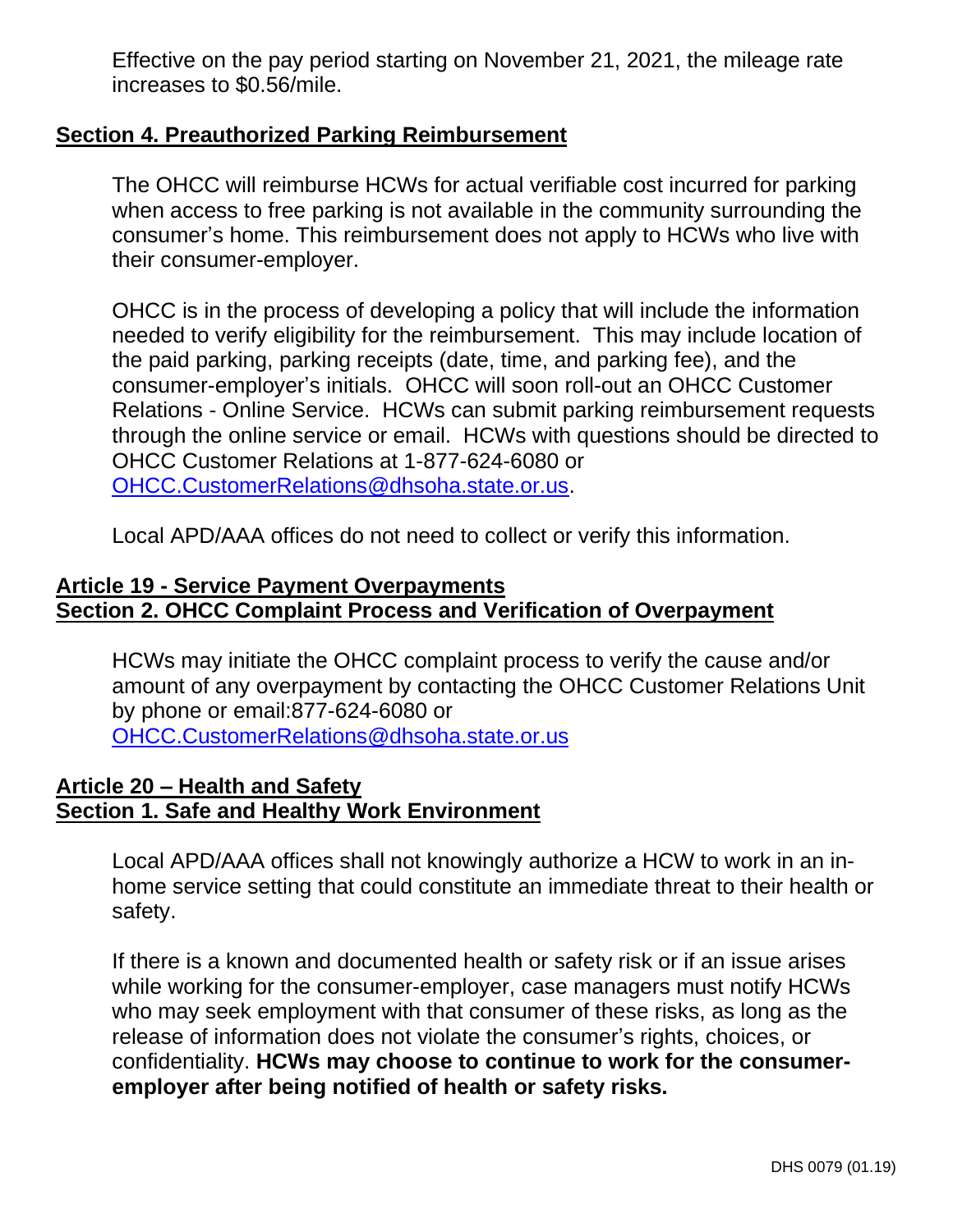Examples of health or safety risks to HCWs:

- Physical abuse or harm to the HCW by the consumer-employer or by other persons in the household.
- Threatening or dangerous behavior toward the HCW by the consumeremployer or by other persons in the household.
- Sexual harassment or sexual abuse of the HCW by the consumeremployer or by other persons in the household.
- Mental, emotional, or verbal abuse or harassment of the HCW by the consumer-employer or by other persons in the household.
- Domestic Violence in the household.
- Illegal drug activity in the household.
- Other criminal activity in the household.
- Unsafe or unhealthy work environments, such as the presence of toxic mold, rotting floorboards, rodent infestation, aggressive animals, unsafe egress, etc.

A HCW should report an unsafe work environment that is not immediately threatening or dangerous to the local APD/AAA office and OHCC. HCWs may contact OHCC Customer Relations at 877-624-6080 or [OHCC.CustomerRelations@dhsoha.state.or.us.](mailto:OHCC.CustomerRelations@dhsoha.state.or.us)

- HCWs have the right to refuse to work with, or to stop working with, any consumer-employer if a health or safety issue has been identified.
- HCWs may immediately end employment with a consumer-employer based on a health or safety issue after notifying the local office.
- Case Managers should work with Central Office to determine if a consumer's home is not safe for HCWs. Please refer to [OAR 411-030-0040\(4\)](https://www.oregon.gov/DHS/SENIORS-DISABILITIES/SPPD/APDRules/411-030.pdf) and email: [APD.MedicaidPolicy@dhsoha.state.or.us.](mailto:APD.MedicaidPolicy@dhsoha.state.or.us)
- Case Managers should document within Oregon ACCESS any health and safety concerns brought to their attention.

OHCC and stakeholders completed a workgroup on Health and Safety of Homecare workers and a transmittal will be issued soon to provide further policy and guidance on this section of the CBA.

## **Section 2. Personal Protective Equipment (PPE)**

Reminder: Local APD/AAA offices must keep an adequate supply of PPE (gloves and masks) on hand. At a minimum, each office should have 10 unopened boxes of each size of glove and three boxes of masks in stock. Refer to [APD-IM-20-020.](http://www.dhs.state.or.us/policy/spd/transmit/im/2020/im20020.pdf)

### **Section 3. Gloves and Masks**

When gloves and masks are not available at the consumer-employer's residence, or through their health plan, the HCW may request from the local office enough to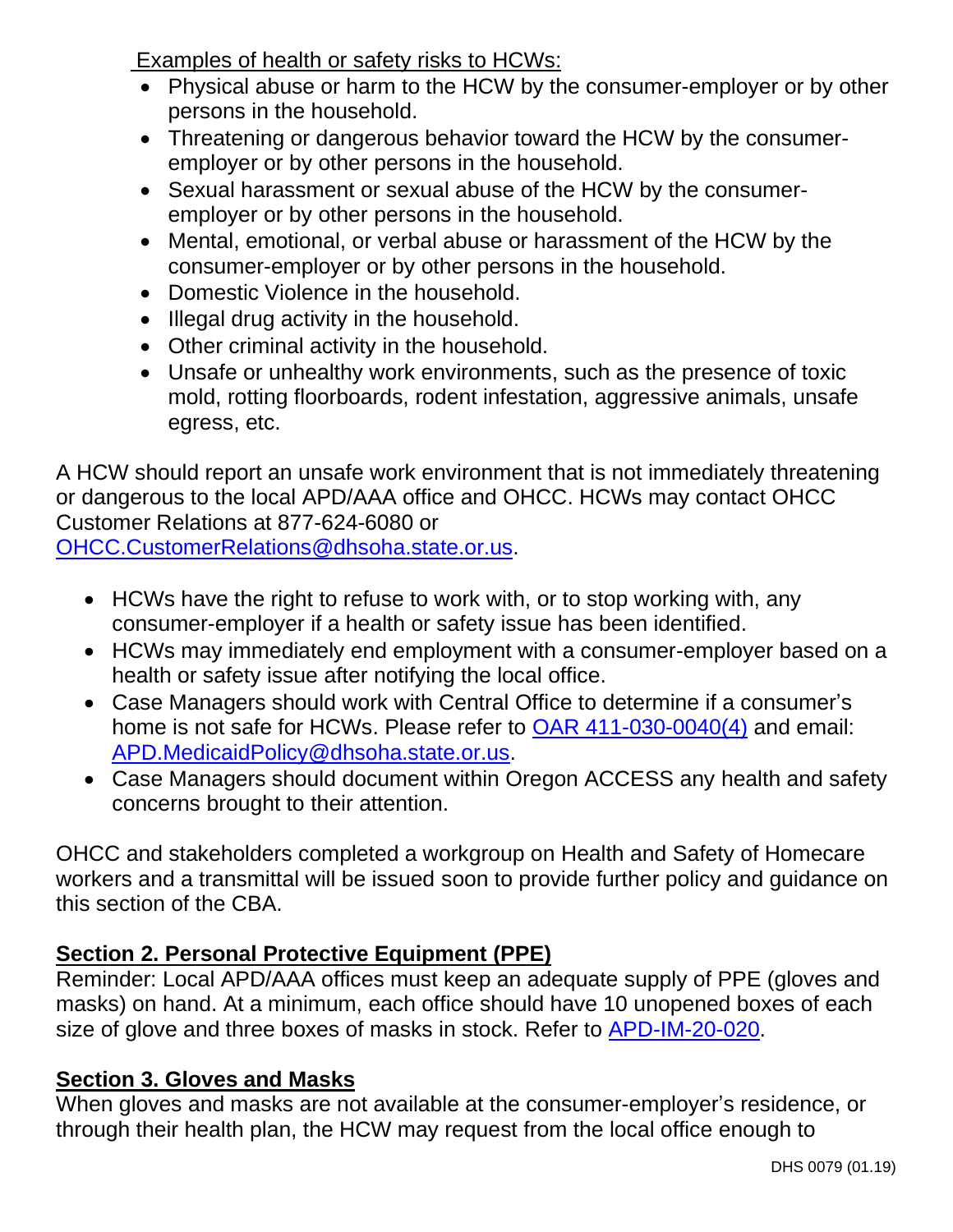address a consumer-employer's need for a month. Unopened boxes must be provided to HCWs. Providing gloves and masks for general housekeeping is no longer prohibited.

### **Section 4. Other Safety or PPE Requests**

HCWs can request other PPE or safety equipment. The request must be in writing and submitted to the local office. Local office program managers or their designee will approve or deny the request within 10 business days from the receipt of the written request.

Reminder: Case managers may request medical grade PPE for an HCW supporting a consumer-employer exposed to COVID-19 or tested positive for COVID-19 by emailing OHCC at [APD.OHCC.Carestaffing@dhsoha.state.or.us.](mailto:APD.OHCC.Carestaffing@dhsoha.state.or.us) Please refer to [APD-IM-21-](http://www.dhs.state.or.us/policy/spd/transmit/im/2021/im21018.pdf) [018](http://www.dhs.state.or.us/policy/spd/transmit/im/2021/im21018.pdf) for details.

### **Section 6. Communicable Diseases and Universal Precautions Information**

HCWs can find this information on the [OHCC Health & Safety](https://www.oregon.gov/dhs/SENIORS-DISABILITIES/HCC/PSW-HCW/Pages/Health-Safety.aspx) Web page.

### **Section 7. Flu Shot and Vaccine Information**

Publicized information available on OHCC Health & Safety and COVID-19 Vaccine and Resources web page.

- Click [OHCC Health Safety](https://www.oregon.gov/dhs/SENIORS-DISABILITIES/HCC/PSW-HCW/Pages/Health-Safety.aspx) web page
- Click [OHCC COVID-19 Vaccine and](https://www.oregon.gov/dhs/SENIORS-DISABILITIES/HCC/Pages/COVID-19-Vaccine.aspx) Resources

### **Section 8. Consumer Emergency Plan**

Local APD/AAA offices will offer consumer-employers the option of having an individualized emergency plan as part of their service plan that includes, but is not limited to how the consumer will evacuate or shelter in place should it become necessary due to wildfire, pandemic, natural disasters, or other emergent situation. A transmittal will be issued at a later time that will provide guidance and instructions for case managers.

The [OHCC Employer Resource](https://www.oregon.gov/DHS/SENIORS-DISABILITIES/HCC/Pages/Steps.aspx) Connection program can also assist consumers with emergency planning.

### **Article 24. Overtime and Hour Limitations Section 6. Exceptions to the Hours Limitation**

A HCW who believes the consumer-employer may require more hours than authorized should speak with the consumer-employer or their authorized representative to see if they are interested in requesting an exception through their case manager. The HCW may bring up any concerns with the local office if the consumer-employer or authorized representative decides to not request an exception but the HCW believe more hours are needed to safely meet the individual's service needs.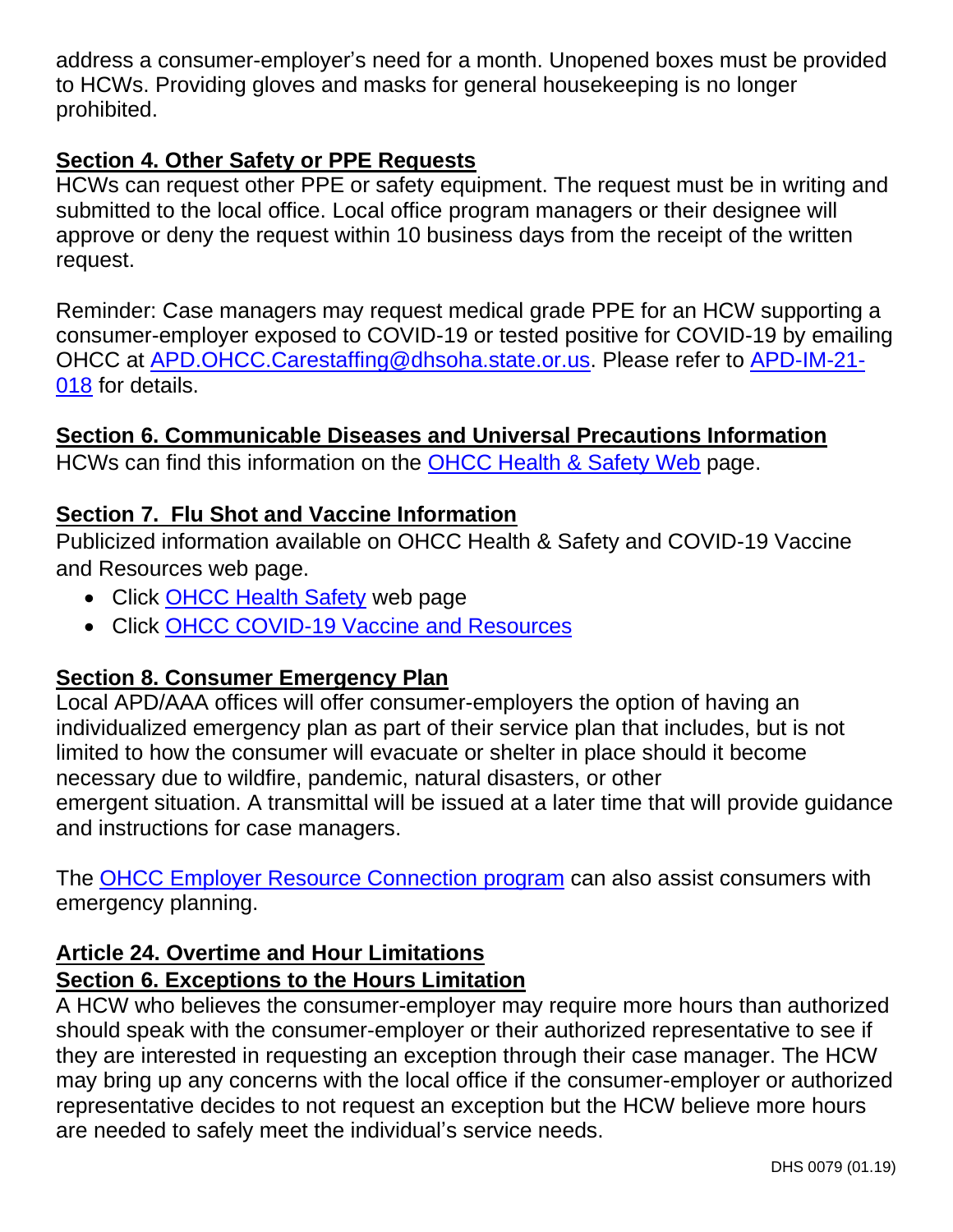- When a HCW reports unmet care needs and believes additional hours are needed to meet those unmet needs, a CM should narrate and determine the appropriate response, such as requiring a new assessment, discussing the concerns with the consumer-employer or representative, initiating an exception request, K-plan request, meals on wheels, etc.
- A HCW request by itself does not require a decision notice.

### **New Letter of Agreement (LOA) - Pandemic Recognition Pay (hazard pay)**

HCWs will receive a one-time payment of \$2,261.99 in recognition of providing services to consumer-employers during the pandemic. To be eligible, HCWs must have provided services between March 2020 to April 2021 and have an active provider number on 12/1/2021. These payments will be viewable on the HINQ screen. The payment is scheduled to be issued on 12/1/2021.

### **New Letter of Agreement (LOA) – Holidays**

Effective January 1, 2023 the following days will be recognized as holidays:

- 4th of July
- Thanksgiving Day
- Christmas Day

Workers will be paid at the rate of time-and-one-half for up to eight (8) hours worked on a recognized holiday.

Time worked beyond eight (8) hours shall be paid at the HCW's normal wage rate.

Holiday pay will be paid on the same schedule as overtime.

### **Update about future changes during the 2023-2025 biennium**

New certification: APD is creating an Exceptional certification for HCWs that will be available by September 1, 2023. Those who earn the certification and work for individuals who have exceptional behavioral needs and require awake staff at least 16 hours per day will earn \$3.00 above the base rate. A transmittal will be issued once details are available.

New pay structure: A Letter of Agreement (LOA) was signed to redesign how HCWs are paid during the 2023-2025 biennium. This will include the development of a universal provider number and wage increases based on the number of months a HCW works each calendar year. A transmittal will be released in 2023 providing details.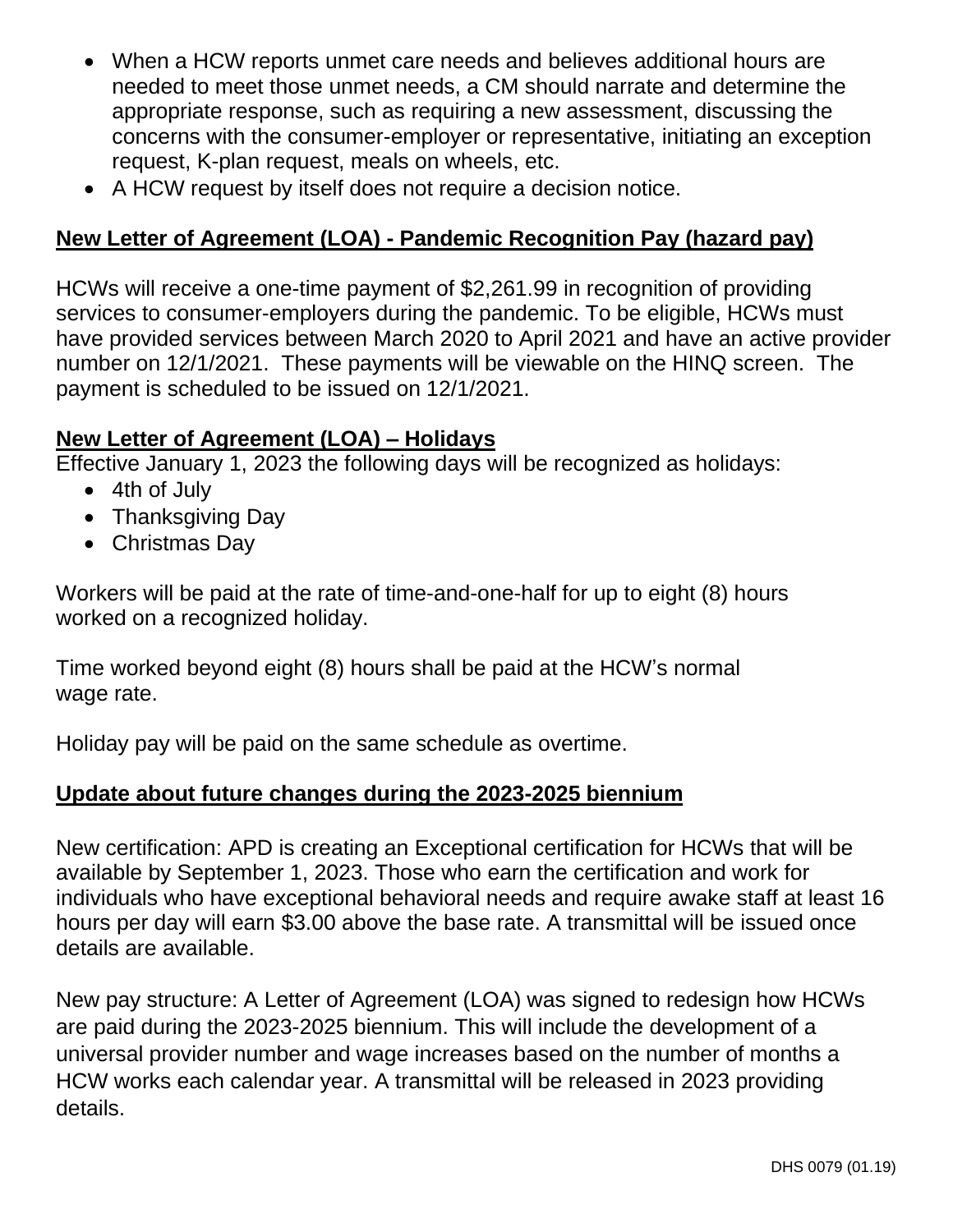HCWs who have questions about these future changes should contact the Member Assistance Center with SEIU, Local 503 at 1-844-503-7348.

**Training/communication plan:** As soon as available, a copy of the CBA will be posted on the case management tools website and [OHCC-SEIU CBA](https://www.oregon.gov/dhs/SENIORS-DISABILITIES/HCC/PSW-HCW/Pages/Collective-Bargaining.aspx) web page.

<span id="page-7-0"></span>**Local/branch action required:** Immediately begin implementing new requirements set forth in the bargaining agreement:

- Provide HCWs with a task list within 7 calendar days of hire.
- Provide HCWs with the 4105L letter when the HCW's pay is not processed timely and the HCW requests the letter.
- A transmittal will be released that will go into greater detail about a new exceptional differential for trained HCWs serving consumers who have been assessed as needing awake staff at least 16 hours a day and who have exceptional behavioral needs.
- Parking reimbursement requests from HCWs should be forwarded to OHCC at [OHCC.CustomerRelations@dhsoha.state.or.us.](mailto:OHCC.CustomerRelations@dhsoha.state.or.us)
- Do not knowingly authorize a HCW to work in a situation that is a threat to the HCW's health or safety. A transmittal will be issued for further policy and guidance on this section of the CBA.
- Provide HCWs with unopened boxes of masks and gloves when they are not available at the consumer-employer's residence. Requests for PPE can also be sent to [OHCC.CustomerRelations@dhsoha.state.or.us.](mailto:OHCC.CustomerRelations@dhsoha.state.or.us)
- Advise HCWs who request other PPE or safety equipment that the request must be submitted in writing. Once the HCW has provided a written request, it must be reviewed by the program manager or designated employee in the local office for approval.
- Provide each consumer-employer with the option to have an emergency plan included in the service plan. A policy transmittal will be issued to provide guidance.
- HCWs can now bring up concerns with local offices if they feel a consumeremployer needs an exception to the current authorized hours. Local office staff should review the information and contact the consumer-employer or the representative if an exception or an assessment may be needed.

**Field/stakeholder review:**  $\boxtimes$  Yes  $\Box$  No

**If yes, reviewed by:** Operations Committee